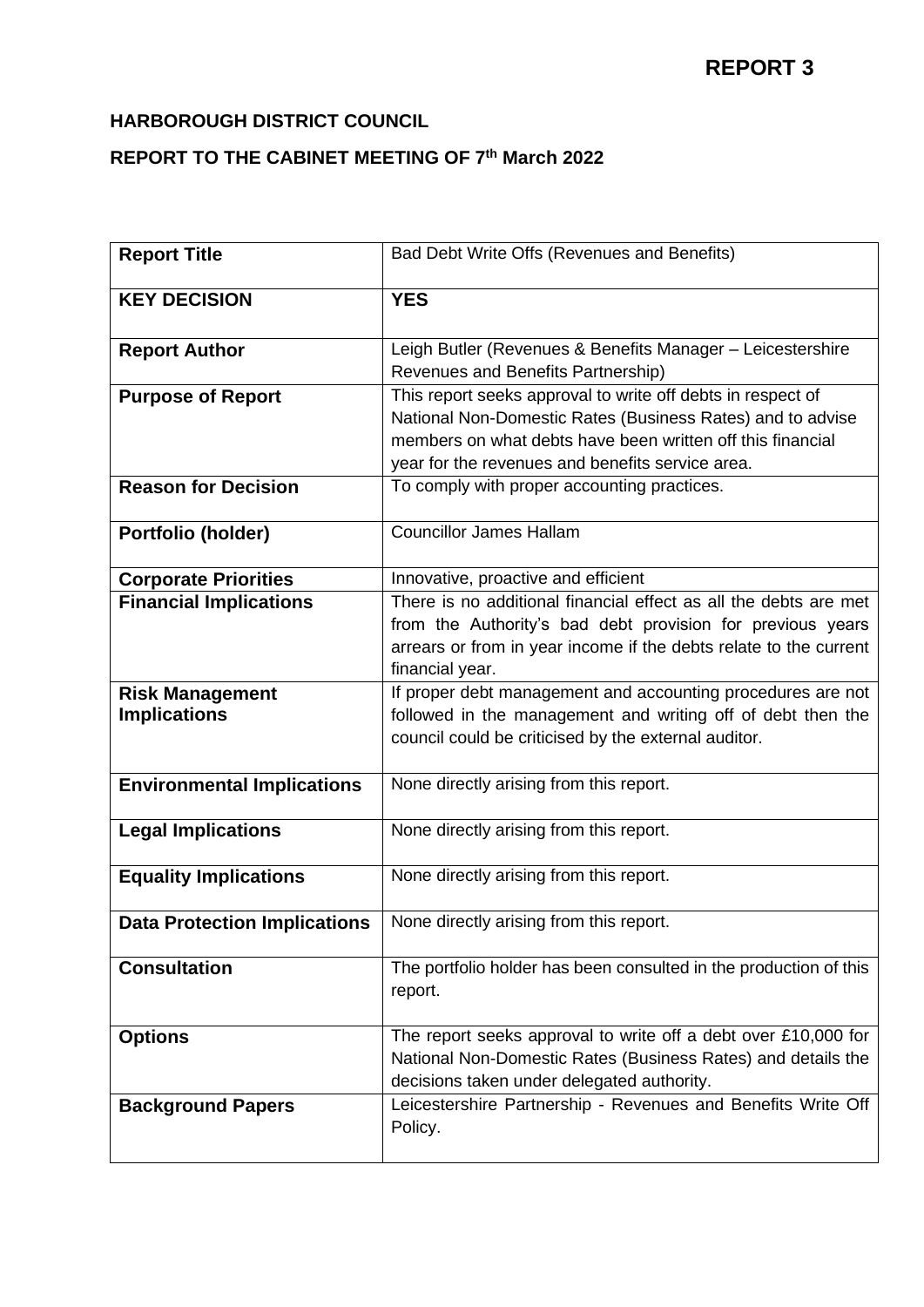| <b>Recommendation</b> | It is recommended that the total amounts for National Non- |
|-----------------------|------------------------------------------------------------|
|                       | Domestic Rates (Business Rates) £34,816.12 as listed in    |
|                       | Appendix A be written off.                                 |

#### **1. Introduction**

The Council's Constitution and supporting Financial Regulations delegates the responsibility for writing off individual debts up to and including £10k to the Head of Revenues and Benefits under the scheme of delegation. Above this threshold debts (greater than £10k) are written off by the Cabinet.

The Council only writes off debt where it is irrecoverable, for example where a customer has died and there are no assets, or a business is bankrupt and has no assets. The only exception to this is where a debt is not cost effective to recover.

The Council is prudent in managing debt and makes provision for them in its annual statement of accounts. This ensures that the writing off of bad debt has no detrimental affect on in year service provision or the council taxpayer. In the case of National Non-Domestic Rates the Government meets 50% of the cost of writing off bad debt and the remainder is met by the major precepting bodies through pooling arrangements.

The table below is for information on the amounts that have been written off for the period 1st April 2021 through to 10<sup>th</sup> February 2022.

| Fund                                                       | Debts Written<br>Off greater than under £10k to<br>£10k<br>(Previously<br>authorised) | Debts Written Off<br>linclude credits<br>(Reported<br>previously) | *Debts Written Off<br>this period<br>under £10k to<br>include credits | <b>Totals</b> |
|------------------------------------------------------------|---------------------------------------------------------------------------------------|-------------------------------------------------------------------|-----------------------------------------------------------------------|---------------|
|                                                            |                                                                                       |                                                                   |                                                                       |               |
| Council Tax                                                | £0.00                                                                                 | £53,073                                                           | £83,380                                                               | £136,453      |
|                                                            |                                                                                       |                                                                   |                                                                       |               |
| Non Domestic Rates                                         | *£167,661                                                                             | £53,875                                                           | £9.262                                                                | £230,798      |
|                                                            |                                                                                       |                                                                   |                                                                       |               |
| Housing Benefit Overpayments                               | £0.00                                                                                 | £0.00                                                             | £162                                                                  | £162          |
|                                                            |                                                                                       |                                                                   |                                                                       |               |
|                                                            |                                                                                       |                                                                   |                                                                       |               |
| *Amount reduced due to subsequent rateable value reduction |                                                                                       |                                                                   |                                                                       |               |

Members are requested to note what has been written off this period as \*shown in the above table.

In the table below, this illustrates in percentage terms the amount that has been written off when compared with the total collectable against each heading as shown.

Total collectable is the sum total of net charge raised to include gross arrears outstanding as at 10<sup>th</sup> February 2022.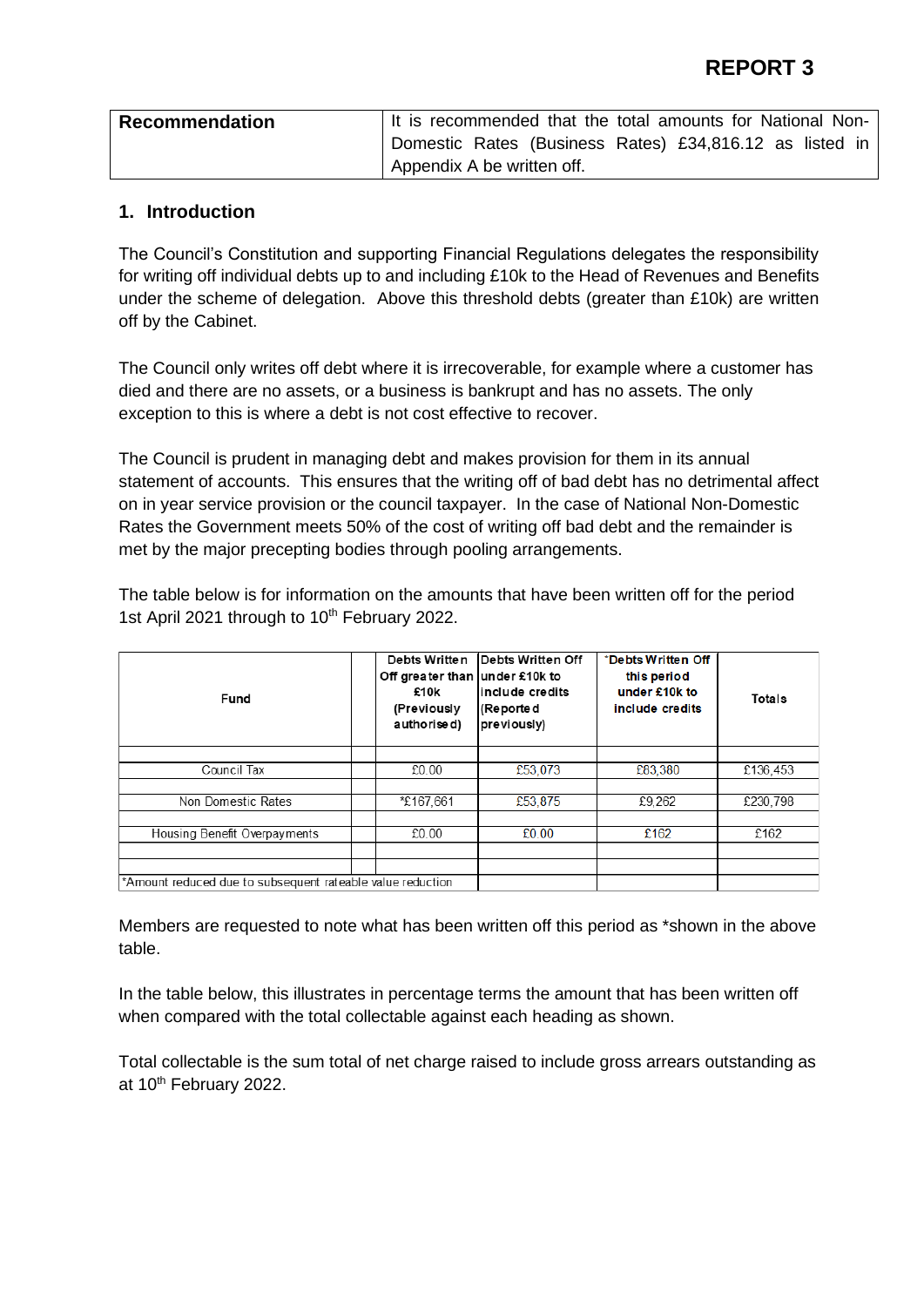# **REPORT 3**

| Position as at 10th February 2022                                       | Net Charge<br>raised in<br>2021/22 | Gross Arrears<br>Position | <b>Total Collectable</b> | Amount written<br>Off | Percentage<br>shown below is<br>derived from<br>the amount<br>written off<br>when<br>compared with<br>Total<br>Collectable |
|-------------------------------------------------------------------------|------------------------------------|---------------------------|--------------------------|-----------------------|----------------------------------------------------------------------------------------------------------------------------|
|                                                                         |                                    |                           |                          |                       |                                                                                                                            |
| Council Tax (Net of Council Tax<br>Support/Discretionary Discount Fund) | £73,191,631                        | £2,295,538                | £75,487,169              | £136,453              | 0.18%                                                                                                                      |
|                                                                         |                                    |                           |                          |                       |                                                                                                                            |
| Non Domestic Rates (Net of reliefs)                                     | £39,214,734                        | £567.404                  | £39,782,138              | £230.798              | 0.58%                                                                                                                      |
|                                                                         |                                    |                           |                          |                       |                                                                                                                            |
|                                                                         |                                    |                           | Due inclusive of arrears |                       |                                                                                                                            |
|                                                                         |                                    |                           |                          |                       |                                                                                                                            |
| Housing Benefit Overpayments                                            | £128.254                           |                           | £746.474                 | £162                  | 0.02%                                                                                                                      |
|                                                                         |                                    |                           |                          |                       |                                                                                                                            |

## The table below is an analysis of what has been written off in previous years.

This also shows the position for what has been written off this financial year.

| Fund                         | Year 2018/19 | Year 2019/20 | Year 2020/21 | Year 2021/22 |
|------------------------------|--------------|--------------|--------------|--------------|
|                              |              |              |              |              |
| Council Tax                  | £39,638      | £199,147     | £40.921      | £136.453     |
|                              |              |              |              |              |
| Non Domestic Rates           | £47,139      | £41,889      | $-£2.896$    | £230.798     |
|                              |              |              |              |              |
| Housing Benefit Overpayments | £14,458      | £1.196       | £0           | £162         |
|                              |              |              |              |              |

The tables below provide further analysis by debt reason for both Council Tax and Non-Domestic Rate.

Council Tax Analysis:

| Debt Reason analysis - Council Tax | <b>Debts Written</b><br>Off greater than under £10k to<br>£10k<br>(Previously<br>authorised) | Debts Written Off<br>include credits<br>(Reported<br>previously) | *Debts Written Off<br>this period under<br>£10k |          |  |
|------------------------------------|----------------------------------------------------------------------------------------------|------------------------------------------------------------------|-------------------------------------------------|----------|--|
|                                    |                                                                                              |                                                                  |                                                 |          |  |
| Bankruptcy / Liquidation           | £0                                                                                           | £13.428                                                          | £45.519                                         |          |  |
| Debt Relief Order                  | £0                                                                                           | £6,126                                                           | £9,478                                          |          |  |
| Deceased - no estate               | £0                                                                                           | £7.281                                                           | £6,998                                          |          |  |
| Absconder - no trace               | £0                                                                                           | £16,928                                                          | £10.274                                         | £136.453 |  |
| Statute Barred                     | £0                                                                                           | £1,546                                                           | £12                                             |          |  |
| Uneconomical to collect            | £0                                                                                           | £3,418                                                           | £6,884                                          |          |  |
| Small Balance                      | £0                                                                                           | £620                                                             | £48                                             |          |  |
| Costs written Off                  | £0                                                                                           | £3.726                                                           | £4.167                                          |          |  |
|                                    |                                                                                              |                                                                  |                                                 |          |  |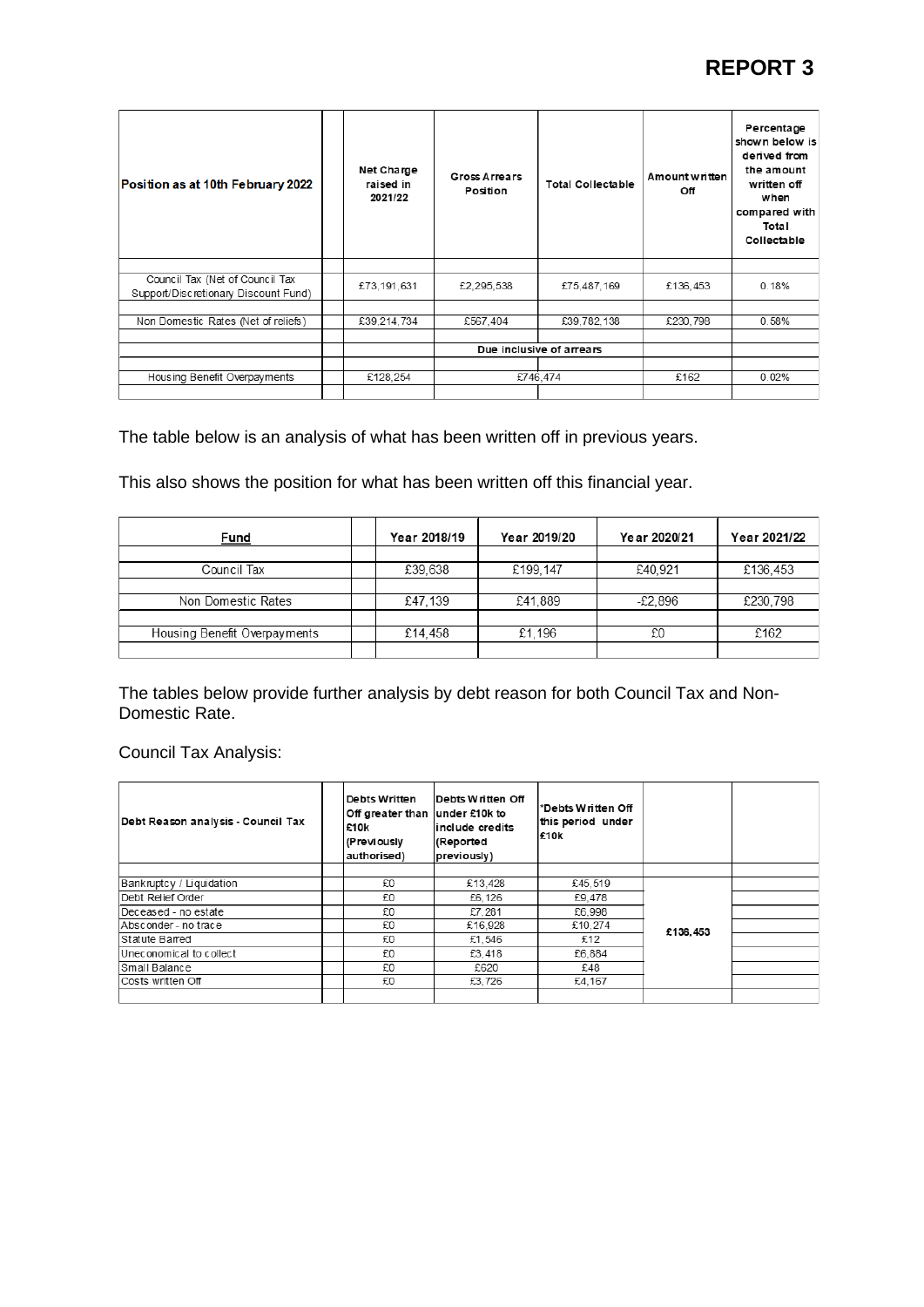#### Non-Domestic Rate Analysis:

| Debt Reason analysis - Non-Domestic<br>Rates | <b>Debts Written</b><br>Off greater than under £10k to<br>£10k<br>(Previously<br>authorised) | Debts Written Off<br>include credits<br>(Reported<br>previously) | *Debts Written Off<br>this period under<br>£10k |          |  |
|----------------------------------------------|----------------------------------------------------------------------------------------------|------------------------------------------------------------------|-------------------------------------------------|----------|--|
| Bankruptcy / Liquidation / Insolvency        | £167.661                                                                                     | £36.456                                                          | £7.809                                          |          |  |
| Deceased - no estate                         | £0                                                                                           | £0                                                               | £0                                              |          |  |
| Absconder - no trace                         | £0                                                                                           | £14.812                                                          | £0                                              |          |  |
| Discretionary / Other                        | £0                                                                                           | £0                                                               | £0                                              | £230.798 |  |
| Uneconomical to collect                      | £0                                                                                           | £2.552                                                           | £1.530                                          |          |  |
| Small Balance                                | £0                                                                                           | $-E77$                                                           | -£58                                            |          |  |
| Costs written Off                            | £0                                                                                           | £132                                                             | $-£19$                                          |          |  |
|                                              |                                                                                              |                                                                  |                                                 |          |  |

#### **2. Key Facts**

With the current economic climate, taxpayers may find it harder to pay local taxes such as Council Tax and Non-Domestic Rates and as such, there may be an increase in the number of taxpayers who abscond with arrears owing.

By not writing off bad debts efficiently, this can affect collection rates by inflating arrears figures.

With limited resources, it is not cost effective to spend the same amount of time tracing all levels of debt.